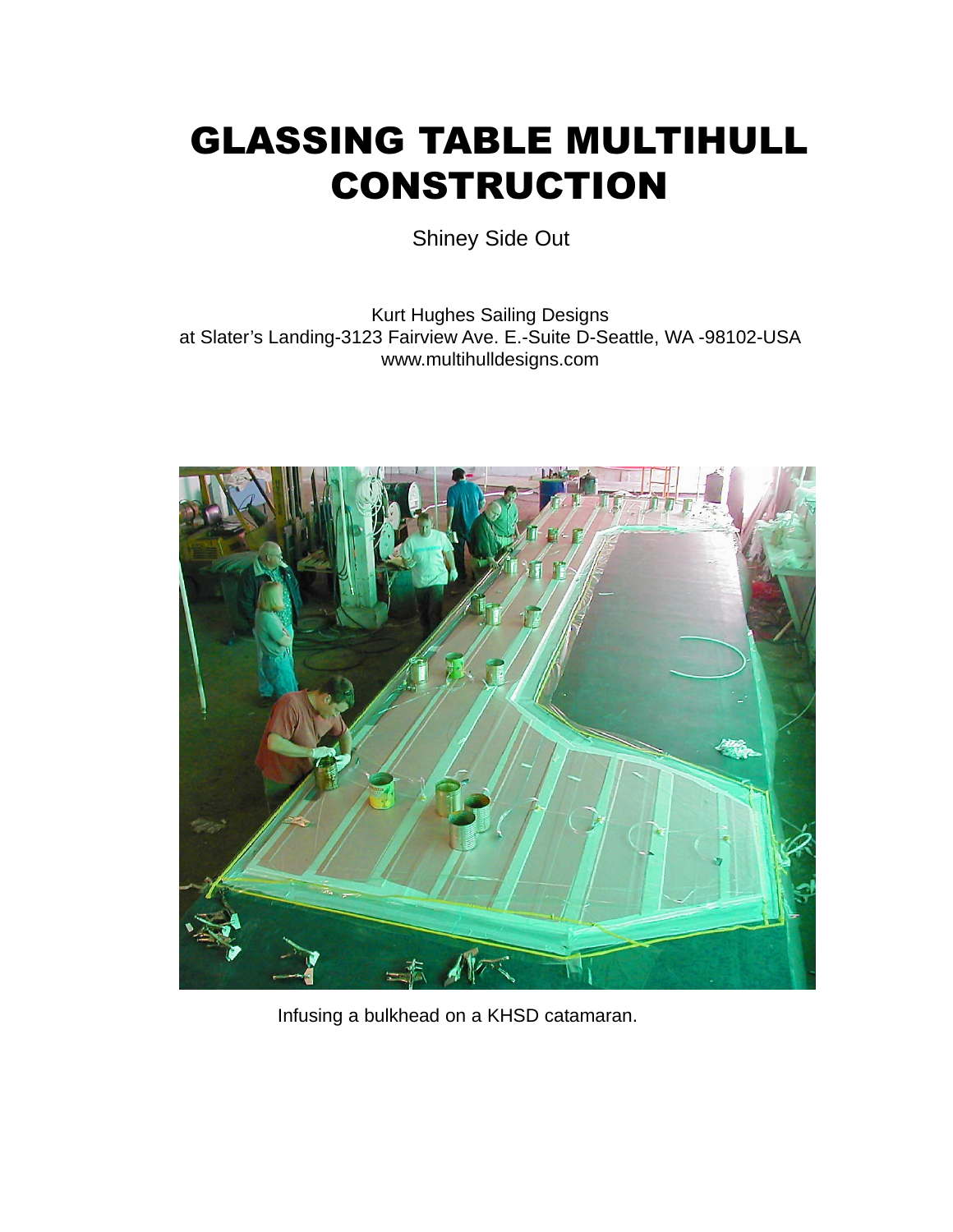

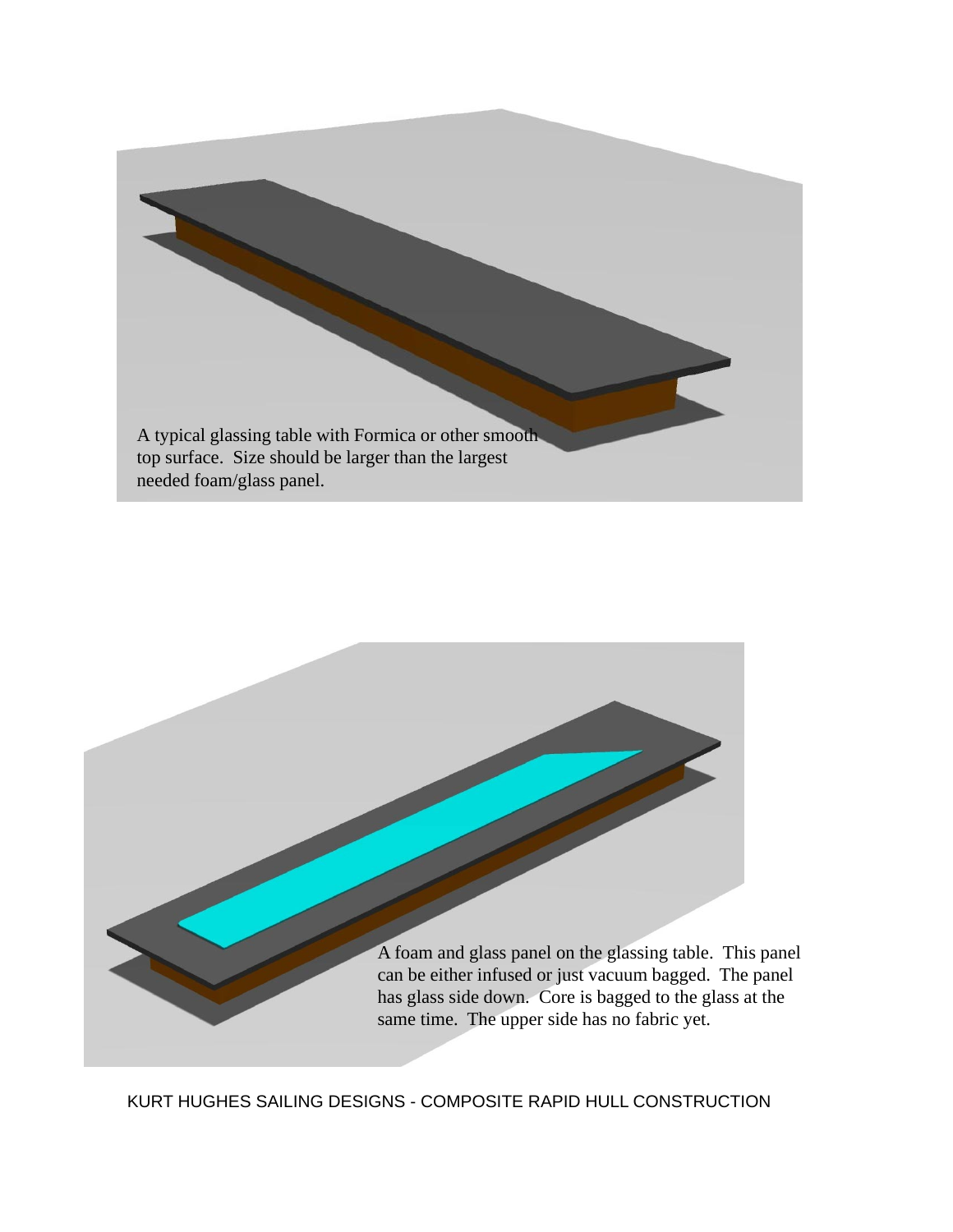

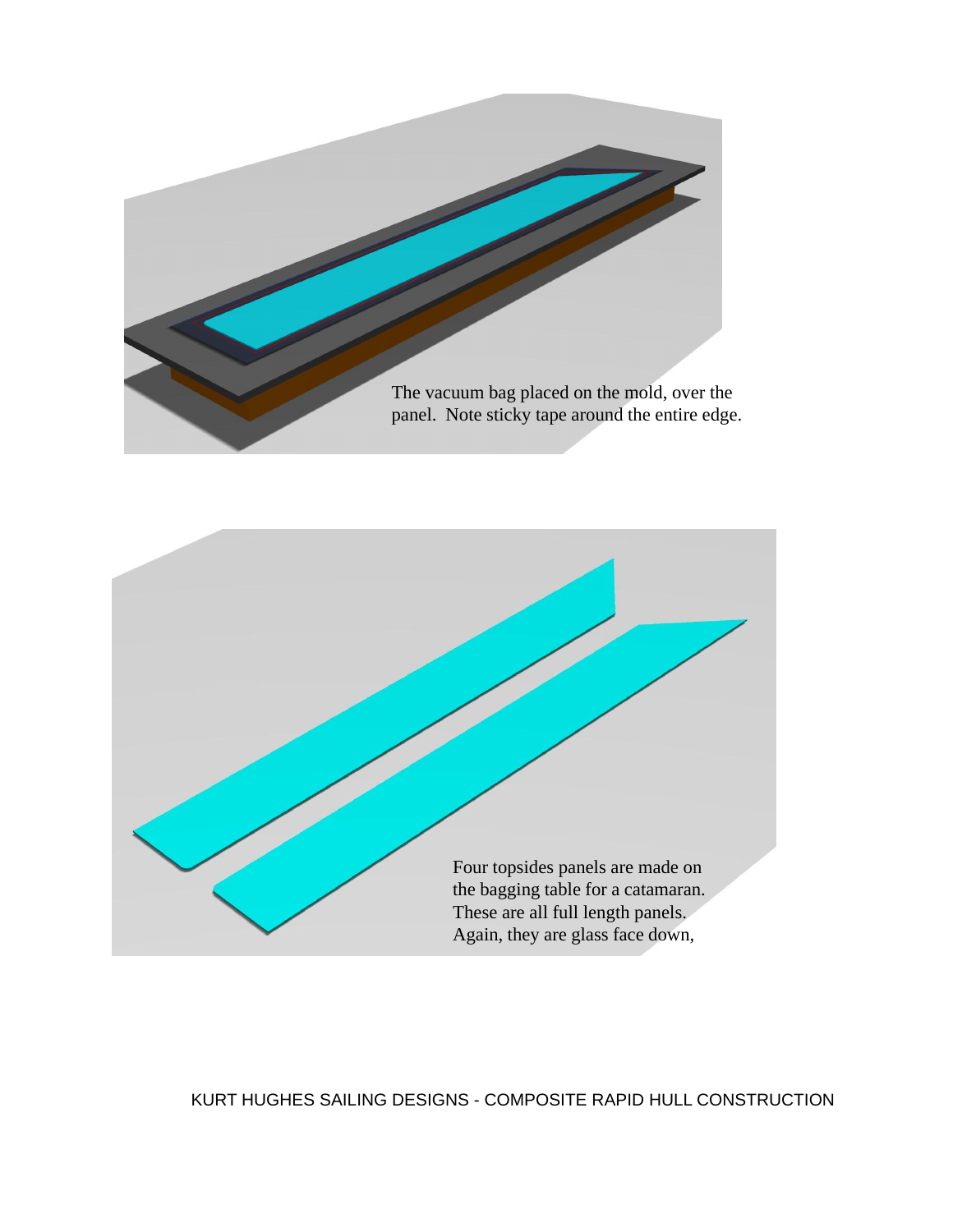



Then temporary plywood bulkheads are added to the strongback. These come from full size patterns that the designer provides.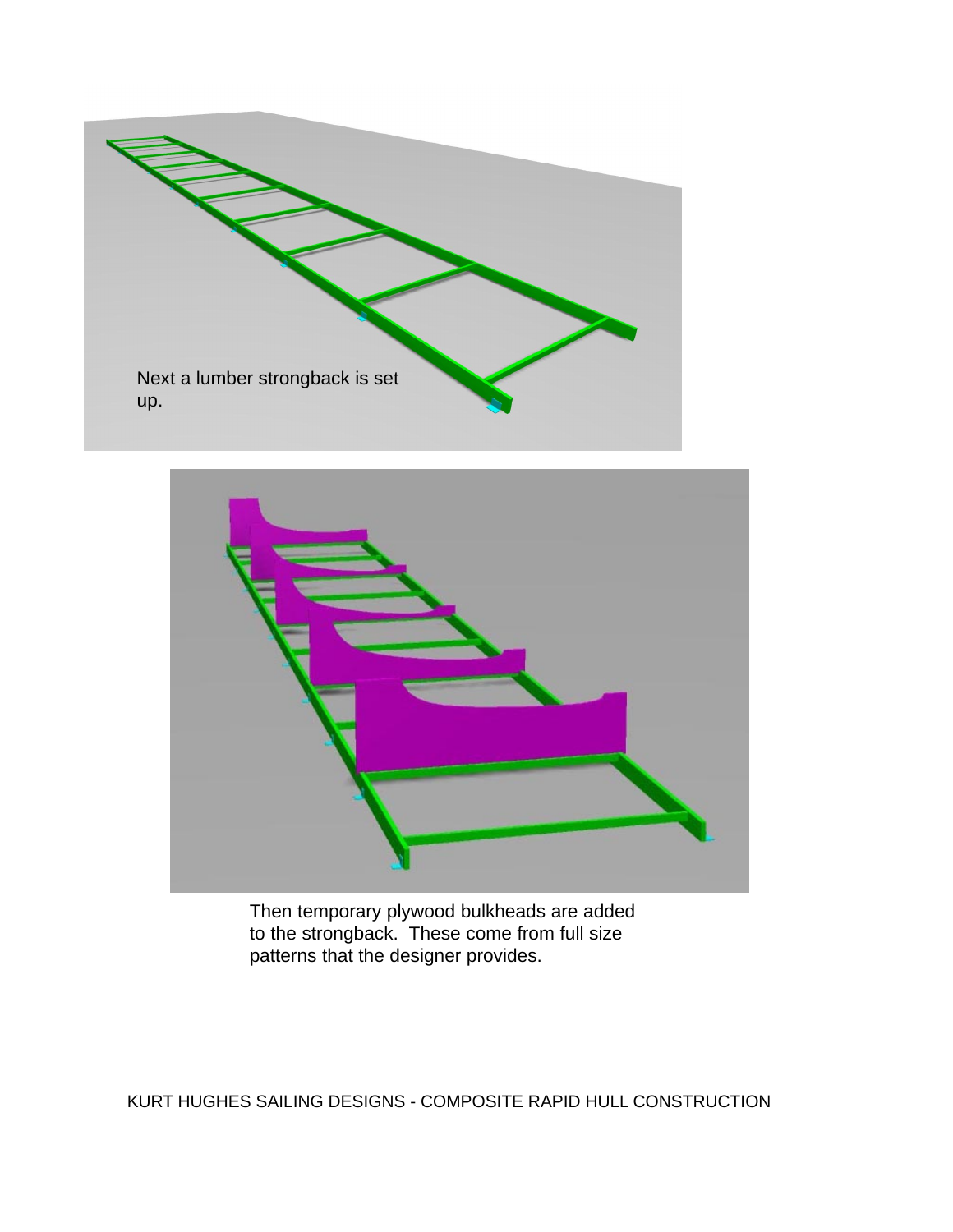

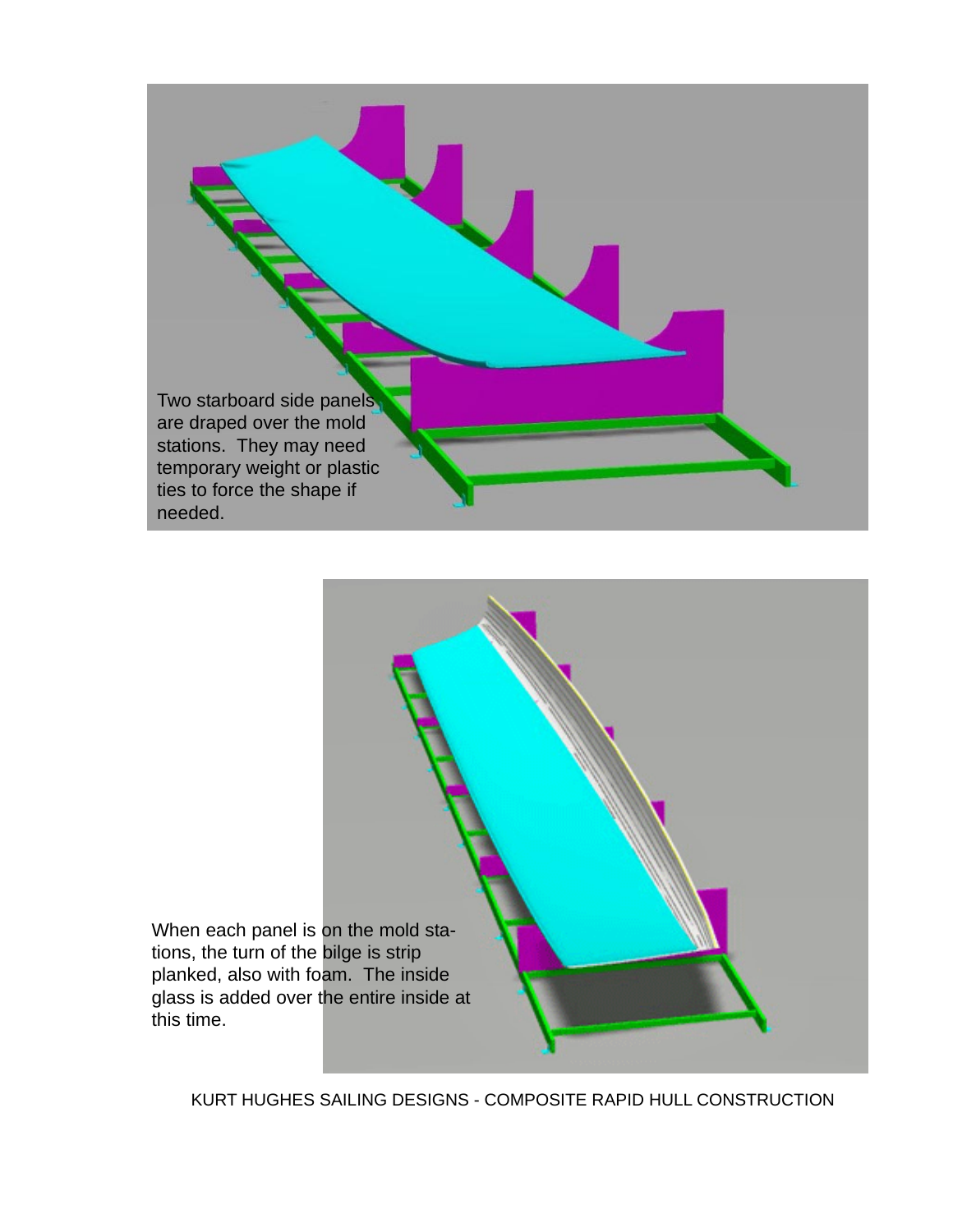



Triaxial roving covers the strip foam area. Finally, the two hull halves are joined with biaxial tape inside and out.